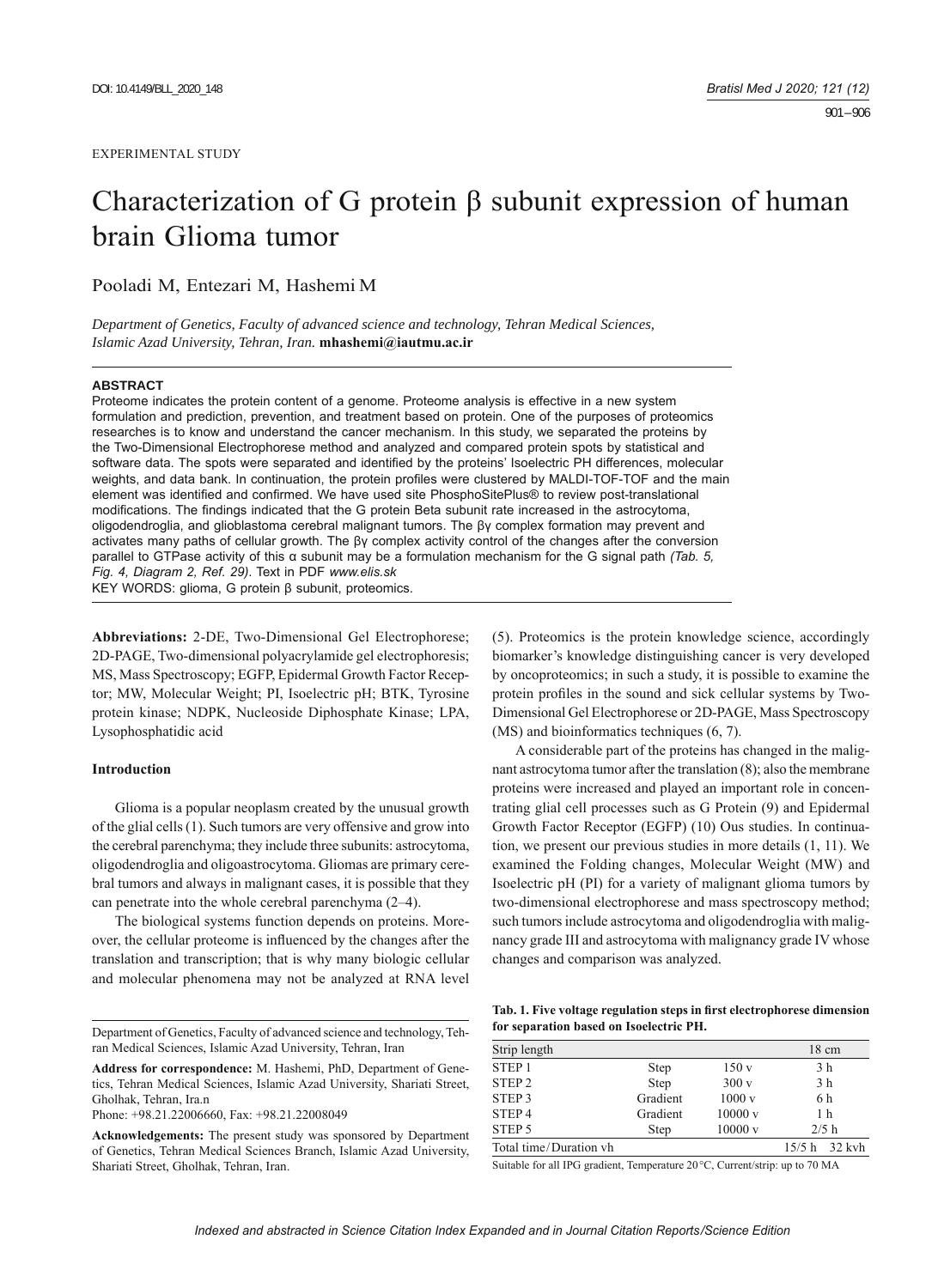901 – 906



**Fig. 1. Comparison of expression changes Spots (G Protein β subunit) in astrocytoma (III), astrocytoma (IV) and oligodendroglioma (III) with normal brain tissue.**

#### **Materials and methods**

In the study 12 malignant glioma tumors including six astrocytoma cases with malignancy grade III, three astrocytoma cases with malignancy grade IV, and three oligodendroglia cases with malignancy grade III were removed (7 male and 5 female patients). Accordingly, the type and grade of the tumors were certified by the pathologists. The sound tissue was selected from the marginal tumor tissue for control. Both tumor tissues were kept at –80 °C.

Having washed and destructed cells and removed additional lipids the tumor proteins were extracted. The extraction method was described in previous articles completely (1, 10, 12). Finally, the final proteome concentration was examined by the Bradford method shown in Diagram 1.



The Two-Dimensional Electrophorese method was used to separate the extracted proteomes. Accordingly, at first, the proteins were separated based on 3–10 isoelectric PH by 18 cm Strip. The solution samples were entered into the IPG gel by anode end and the primary separation was done in five steps (Tab. 1). In continuation, the second dimension was done based on 10–100 kDa



**Diagram 1. Absorption based on concentration; if R2 is more and nearer to 1, the error rate is less.**

**Diagram 2. Diagram Scatter, Trandline Drawings for the Molecular Weight and Isoelectric pH, Based on Data from Table 3.**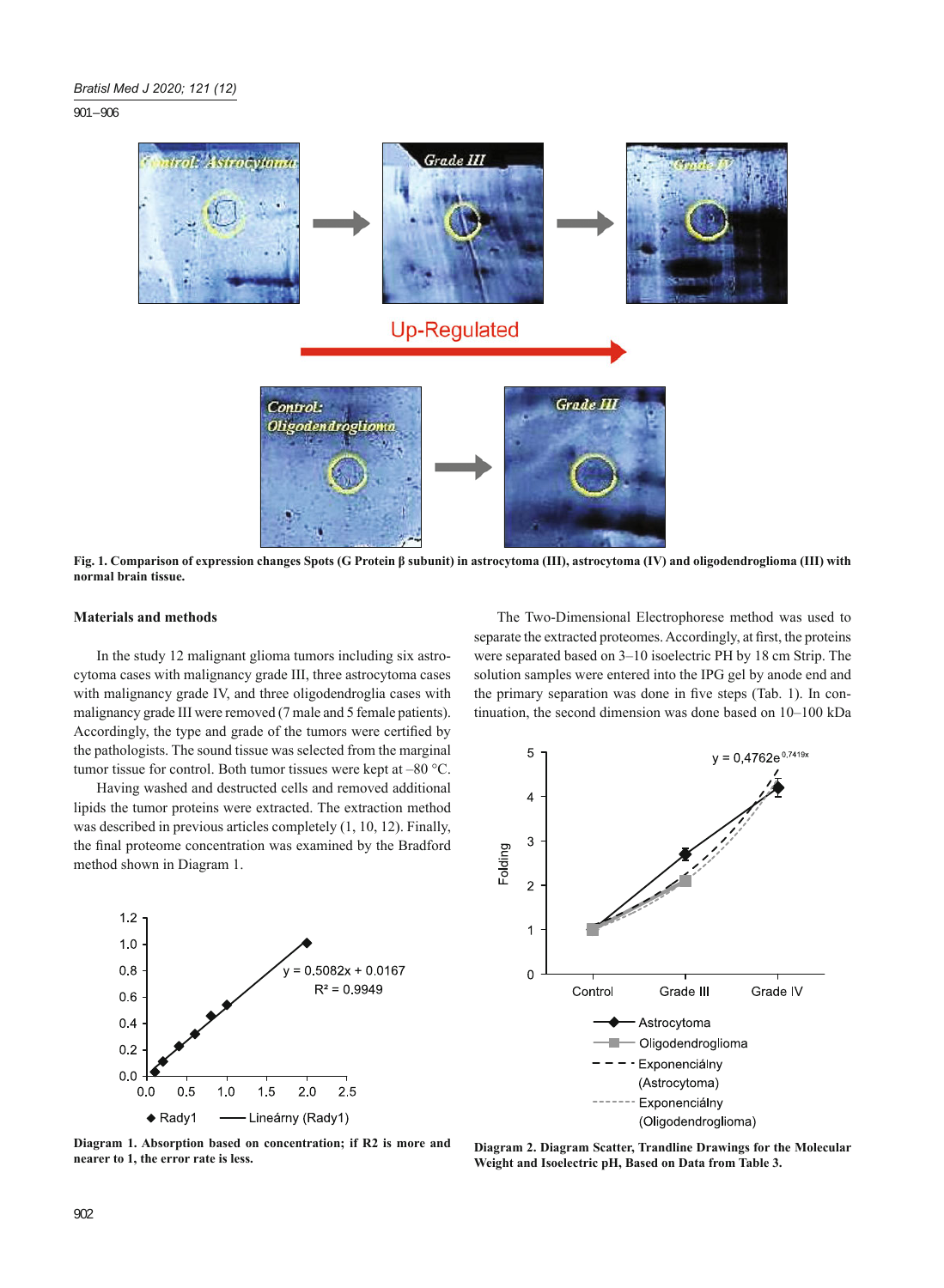| Tab. 2. G protein β subunit Matching the Same set of Peptides by Databank. |  |  |
|----------------------------------------------------------------------------|--|--|
|----------------------------------------------------------------------------|--|--|

|                         | <b>Expressed Proteins Change</b> | Fold Change | Number of Peptides | Score | Matches | Sequences Coverage |
|-------------------------|----------------------------------|-------------|--------------------|-------|---------|--------------------|
| Oligodendroglioma (III) | Up-Regulated                     |             |                    | 252   |         |                    |
| Astrocytoma (III)       | Up-Regulated                     | רי ר        |                    | 274   | 4(4)    |                    |
| Astrocytoma (IV)        | Up-Regulated                     |             |                    | 260   |         |                    |

Tab. 3. Information on post-translational modifications of G protein β subunit adapted from **the site PhosphoSitePlus.**

| Site              | Site Information       | Post-Translational Modifications | Ref    |
|-------------------|------------------------|----------------------------------|--------|
| Ser <sub>2</sub>  | MSELEOLRO              | Phosphorylation                  | 13     |
| Arg $15$          | ROEAEQLRNQIRDAR        | Mono-methylation                 | 14     |
| Lys23             | NOIRDARKACGDSTL        | Ubiquitylation                   | 15, 16 |
| Thr <sub>29</sub> | RKACGDSTLTOITAG        | Phosphorylation                  | 17     |
| Ser <sub>72</sub> | TDSRLLVSASODGKL        | Phosphorylation                  | 18     |
| Ser74             | SRLLVSASODGKLII        | Phosphorylation                  | 19     |
| Lys78             | VSASODGKLIIWDSY        | Acetylation                      | 20     |
| Tyr85             | <b>KLIIWDSYTTNKVHA</b> | Phosphorylation                  | 18     |
| Lys89             | WDSYTTNKVHAIPLR        | Ubiquitylation                   | 21     |
| Ser136            | REGNVRVSRELPGHT        | Phosphorylation                  | 13     |
| Ser207            | <b>VSGACDASIKLWDVR</b> | Phosphorylation                  | 13     |
| Lys209            | <b>GACDASIKLWDVRDS</b> | Ubiquitylation                   | 22     |
| Ser216            | KLWDVRDSMCROTFI        | Phosphorylatio                   | 13     |
| Tyr239            | VAFFPNGYAFTTGSD        | Phosphorylation                  | 23     |
| Lvs301            | CNIWDAMKGDRAGVL        | Ubiquitylation                   | 22     |

1 MSELEQLRQE AEQLRNQIRD ARKACGDSTL TQITAGLDPV GRIQMRTRRT

51 LRGHLAKIYA MHWGTDSRLL VSASQDGKLI IWDSYTTNKV HAIPLRSSWV

101 MTCAYAXSGN FVACGGLDNI CSIYSLKTRE GNVRVSRELP GHTGYLSCCR

151 FLDDNQIITS SGDTTCALWD IETGQQTVGF AGHSGDVMSL SLAPNGRTFV

201 251 SGACDASIKL WDVRDSMCRQ TFIGHESDIN AVAFFPNGYA FTTGSDDATC RLFDLRADQE LLMYSHDNII CGITSVAFSR SGRLLLAGYD DFNCNIWDAM

301 KGDRAGVLAG HDNRVSCLGV TDDGMAVATG SWDSFLKIWN

**Tab. 4. The Molecular Weight and Isoelectric pH of Each of the Tumors (Oligodendroglioma III, and Astrocytoma III, IV) Compared to Control Independently for G protein β subunit.**

|         |                   |       | sex   | age | G protein $\beta$ subunit |      |           |  |
|---------|-------------------|-------|-------|-----|---------------------------|------|-----------|--|
|         | tumor             | grade |       |     | p < 0.05                  | PI   | <b>MW</b> |  |
| Case 1  | oligodendroglioma | Ш     | Man   | 48  | 2.448e-008                | 5.93 | 36.82     |  |
| Case 2  | oligodendroglioma | Ш     | Man   | 69  | 2.666e-008                | 5.88 | 39.12     |  |
| Case 3  | oligodendroglioma | Ш     | Woman | 63  | 5.736e-005                | 5.95 | 39.06     |  |
| Case 4  | astrocytoma       | Ш     | Man   | 39  | 3.206e-008                | 5.80 | 37.19     |  |
| Case 5  | astrocytoma       | Ш     | Man   | 60  | 3.604e-008                | 5.99 | 39.24     |  |
| Case 6  | astrocytoma       | Ш     | Man   | 39  | 5.691e-006                | 5.89 | 40.46     |  |
| Case 7  | astrocytoma       | Ш     | Man   | 60  | 4.330e-008                | 6.02 | 37.15     |  |
| Case 8  | astrocytoma       | Ш     | Woman | 51  | 5.618e-008                | 6.04 | 37.61     |  |
| Case 9  | astrocytoma       | Ш     | Man   | 62  | 7.668e-006                | 5.79 | 39.09     |  |
| Case 10 | astrocytoma       | IV    | Woman | 49  | 5.663e-007                | 5.92 | 38.53     |  |
| Case 11 | astrocytoma       | IV    | Man   | 55  | 7.691e-004                | 5.94 | 40.64     |  |
| Case 12 | astrocytoma       | IV    | Man   | 56  | 1.753e-007                | 6.01 | 39.77     |  |

molecular weight on an SDS-PAGE gel. At first, the 32 A, 400 V and 12 W conditions were regulated for 30 minutes; then we permitted the second dimension run with 48 A, 480 V and 10 W conditions for five hours.

# *Staining, scanning and bioinformatics analyzing gel electrophorese*

Coomassie Blue dye was used to stain the gels. Then the gels were scanned and the images were processed and analyzed by Quantity One and Non-Linear Progenesis Same Spot programs. In continuation, the images of the protein spots separated from the tumor tissue were adapted with control tissue. The proteins were identified primarily by the data gained from the software based on the spots' dye rate and data bank. We have used site PhosphoSitePlus® to review post-translational modifications.

## *MALDI-TOF-TOF*

The MS method (MALDI-TOF-TOF) was used to confirm primary identified spots. accordingly, the protein spots are separated based on their mass-load ratio in an electromagnetic field; then the proteins are identified by databank.

## *Statistical analysis, clustering and principal component analysis (PCA)*

Finally, the gained data were analyzed statistically by t-Test and SPSS software. The significant rate was  $p < 0.05$  in the study. The spots with  $p \le 0.05$  who were appropriate were divided into two groups (With an increased or decreased expression). Then the location of the protein spots was identified by clustering. Then the PCA was assessed to find if it was right or not.

### **Results**

Mean folding change for G protein β subunit in proportion to control in astrocytoma with malignancy grade III is indicating +2.73 (for six tumors: 1.9, 2.6, 3, 2.6, 3.2. 3.1, respectively), also for astrocytoma with malignancy grade IV. Mean folding change for G protein β subunit in proportion

### **Tab. 5. Statistical Analysis of MW and Isoelectric pH of G protein β subunit.**

|           | Valid          | Missing | Mean           | Median       | $\epsilon$ Mean<br>Error of | $\mathbf{v}$ $\mathbf{v}$<br>Variance | Mın   | Max   | Rande                        |
|-----------|----------------|---------|----------------|--------------|-----------------------------|---------------------------------------|-------|-------|------------------------------|
| PI        | 1 A            |         | ร ดว<br>ン・フー   | 035<br>J.JJJ | 0.062                       | 0.0065                                | 70    | 0.04  | $\sim$ $\sim$ $\sim$<br>∪.∠J |
| <b>MW</b> | $\overline{ }$ |         | 20.72<br>30.IZ | 39.075       | 0.996                       | 1.65                                  | 36.82 | 40.64 | 200<br>2.02                  |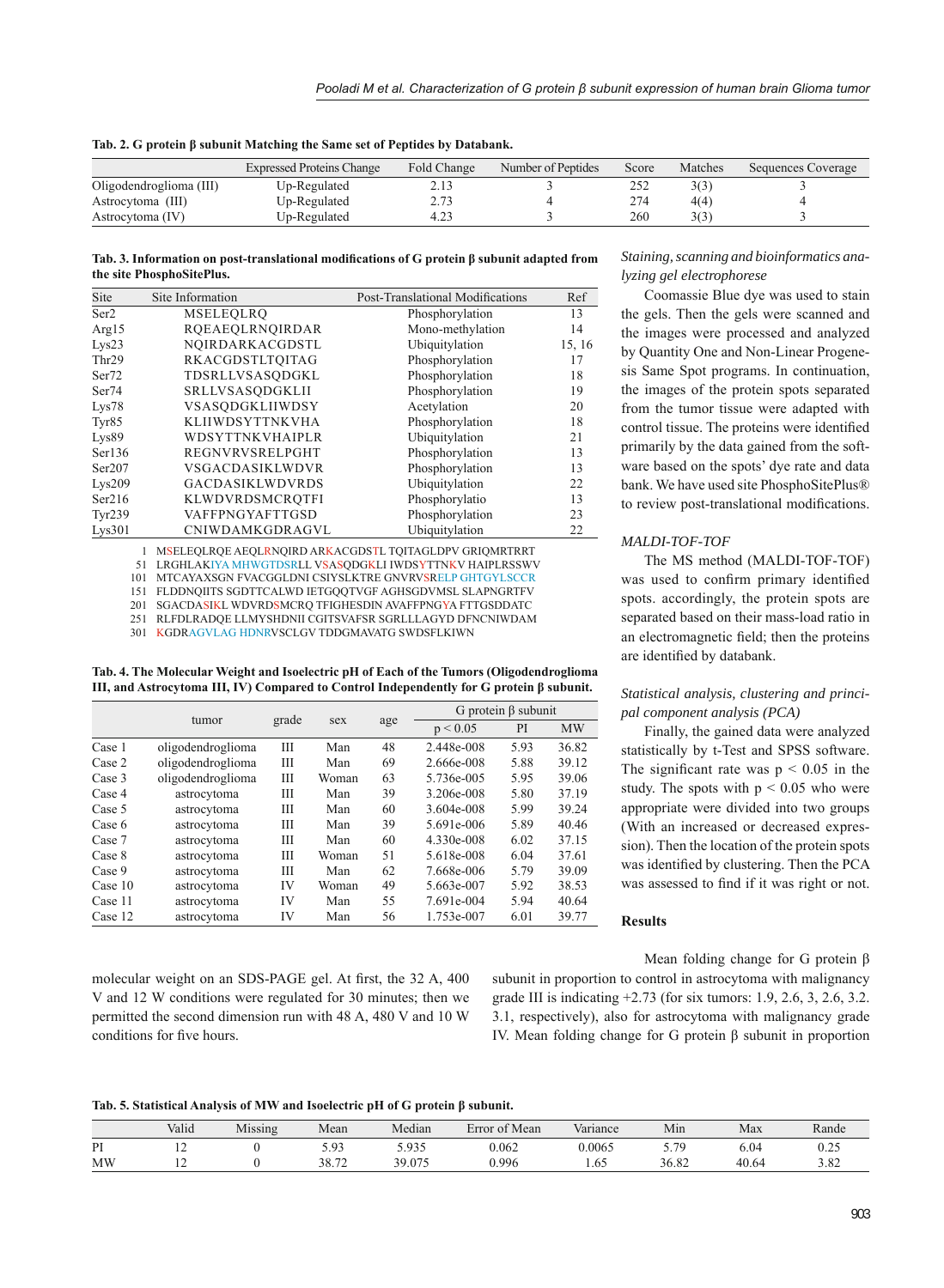901 – 906



**mors (Oligodendroglioma III, and Astrocytoma III, IV) Compared to Control Independently for G protein β subunit.**  $\textbf{MW}_{\textbf{Astrocytoma IV}}$  >  $\textbf{MW}_{\textbf{Astrocytoma III}}$  >  $\textbf{MW}_{\textbf{Oligodendroglioma III}}$  >  $\textbf{MW}_{\textbf{Controlrol}}$  $p\rm{Hi}_{\rm Astrocytoma\ IV}$  >  $p\rm{Hi}_{\rm Astrocytoma\ III}$  =  $p\rm{Hi}_{\rm Oligodendroglioma\ III}$  >  $_{\rm Control}$   $p\rm{Hi}$ 

to control in astrocytoma with malignancy grade III is indicating +4.83 (For three tumors: 3.9, 5.5 and 5.1, respectively) and for oligodendroglia with malignancy grade III. Mean folding change for G protein β subunit in proportion to control in astrocytoma with malignancy grade III is indicating  $+2.13$  (For three tumors: 1.552.7 and 2.2, respectively). These findings indicate the folding change increased for the G protein β subunit in glioma malignant tumors (Fig. 1 and Diagram 2). The analysis and data related to the MS are presented in Table 2. Also, shown are the anticipated peptides, and matched peptides shown in blue (gi|306785). Below are the amino acids that have been changed to red. These sequences have undergone post-translational modifications that have been documented by other researchers, and the results from our study are shown in Table 3.

Our findings indicated the MW changes mean is 38.72 in proportion to the control for a variety of glioma malignant tumors indicating +0.659 for the molecular weight change and PI changes mean is 5.93 in proportion to the control for a variety of glioma malignant tumor indicating -0.09 for the isoelectric pH change. PI and MW are shown in Figure 2 and Table 4 for three types of glioma tumors in proportion to control. Data and statistical analysis are shown in Table 5.

# **Discussion**

The Post-translation modifications of G protein  $\beta$  subunit are in relation to the varied structure of the protein. The β subunit is formed by seven butterfly shaped edges and each edge is made of a series of beta-sheets. One of these post-translation modifications of this protein includes the methionine removal from terminal N in situation 1 of this subunit. In continuation, these changes occur in the N2 acetylation situation for serine and it should be noted that the change mechanism is unknown yet  $(13-15)$ . βγ complex formation may prevent and activate many cell growth paths (16, 17). βγ complex activity inhibition is by the changes after translation parallel to the GTPase activity of the  $\alpha$  subunit which may be a regulation mechanism for the G protein signal path. This document contains 4 G-protein βγ complex signaling pathways (Fig. 3 from site PhosphoSitePlus) (18); G-protein βγ complex signaling:

G-protein βγ complex signaling through PI3Kgamma G-protein βγ complex signaling through PLC beta G-protein βγ complex signaling through BTK G-protein βγ complex signaling through CDC42

It was shown before that histidine acid amino phosphorylation of the β subunit is a mechanism for G protein activity by Nucleoside Diphosphate Kinase (NDPK). The most relationships between the active and inactive situation of the  $\alpha$  subunit are by β subunit (17, 19–21).

Smrcka and colleagues in 2008 reported that G protein βγ complex is a signal for primary receptors proliferation related to G protein complex (22). Previous studies indicated that some receptors such as Lysophosphatidic acid (LPA), Chemokines and Bradykinin increased in a big group of cancers (23). Also, LPA creates some cellular responses including proliferation, cellular differentiation, movement and survival in both normal and ill conditions. LPA shows the most distinguishable cancer diagnoses including angiogenesis and attack to the tissue. These biologic acts are with the abnormal state of the receptor and increased LPA in cancer. Also, these lipids do their biologic operations through the receptors attached to G proteins (24). In 2002, Kue and colleagues proved that G protein βγ complex may transfer freely the activity in the EGFR receptors (21, 25). Also, in our previous studies, we reported the EGFR increase for primary tumors of the brain, such as glioma. Our findings indicated EGFR increased +1.6 and +1.5 for astrocytoma and oligodendroglia tumors with malignancy grade III and +2.8 for glioblastoma, and it's MW mean changed from 14.2 to 13.3 and it's PI mean changed from 5.8 to 6.28.11 In continuation, we report the increase of G protein β subunit in this study which has a direct effect to form βγ complex leading to protein activity change in G protein. In Figure 4 we show the relationship between βγ complex and EGFR. This is an image adapted from Site PhosphoSitePlus (18). These protein changes are a part of the glial cell cancerating chain.

Kue and colleagues indicated that the G protein βγ complex control may be a preventive solution against the protein G complete receptors proliferation; this prevents the cell growth signal transfer. They prevent the primary prostate cancer cell growth in vitro (26); Also, it was shown that G protein βγ complex is an ele-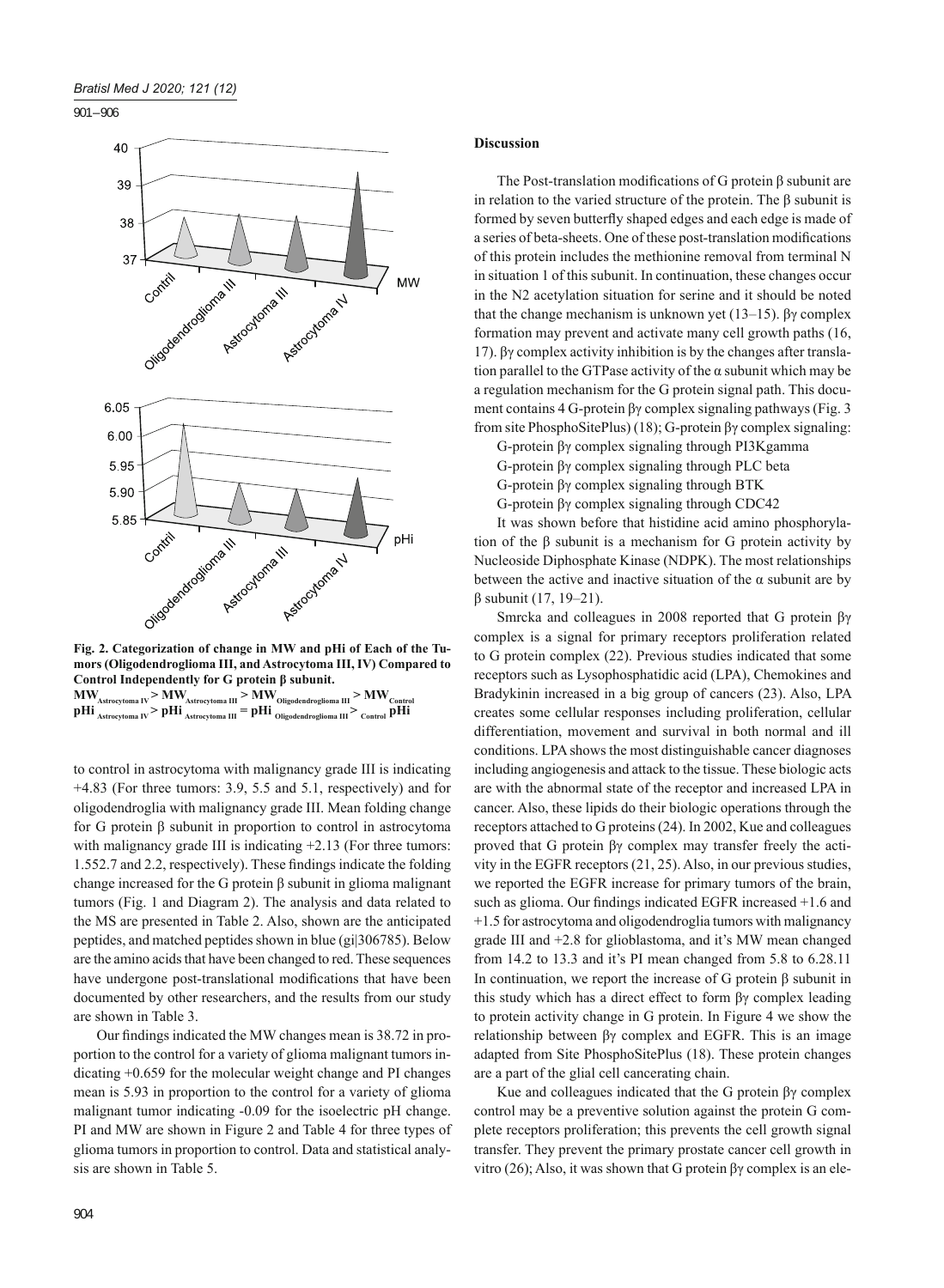

**Fig. 3. G-protein βγ complex signaling: The G protein beta subunit is a negative regulator of the G-protein signaling complex. G-protein βγ complex signaling recruits PI3KG to the membrane, both activating PI3KG and providing access to its substrate PIP2, which is converted to PIP3. G protein β subunit is increasing the phospholipase activity and also causes increased hydrolysis of PIP2 to DAG and IP3. G-protein βγ complex signaling, along with phosphatidylinositol 3,4,5-trisphosphate, recruits the nonreceptor Tyrosine-protein kinase (BTK) to the cell membrane. Here, the G-protein βγ complex activates BTK. Subsequently, active BTK dissociates from the complex to phosphorylate downstream substrates. (Adapted from the site PhosphoSitePlus).**

ment starting breast cancer metastasis and growth. In their report (27), Ye and colleagues showed the role played by G protein  $\beta\gamma$ complex in metastasis (28), and then, Paudyal and colleagues in 2017 reported that G protein βγ complex plays a protective role in metastasis formation (29).

Many studies were done on the proteome changes in a variety of cancers and each study had its special purpose and strategy. Some protein changes were reported for malignant glioma tumors including astrocytoma, oligodendroglia, and glioblastoma; such as an increase in G protein β subunit in relation to the ma